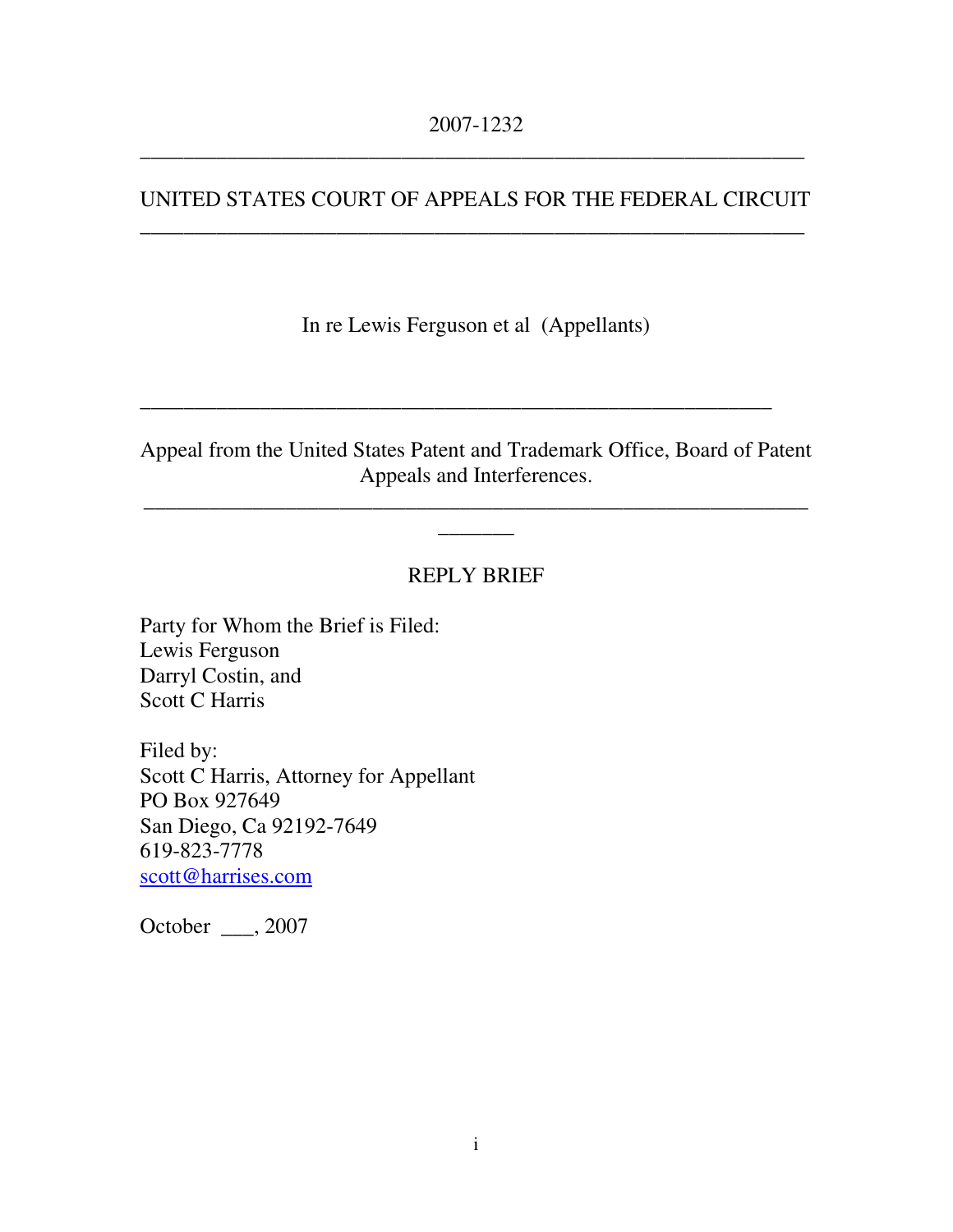### Table of Contents

### **Contents**

| I. The "Preemption Test" Raised throughout Appellee's brief, is not relevant<br>or appropriate to assess the claimed method of Doing Business, since the |
|----------------------------------------------------------------------------------------------------------------------------------------------------------|
| II. "Transformation to a different state of thing" is only relevant to a claim                                                                           |
| III. "Concrete, Useful and Tangible result" is only relevant to a claim that                                                                             |
| IV. The abstract idea exception in is only applicable to cases that apply to                                                                             |
| V. The examples given in Appellee's brief are not relevant to the present                                                                                |
| VI. The attempt to characterize the present claims as not representing                                                                                   |
|                                                                                                                                                          |
|                                                                                                                                                          |
|                                                                                                                                                          |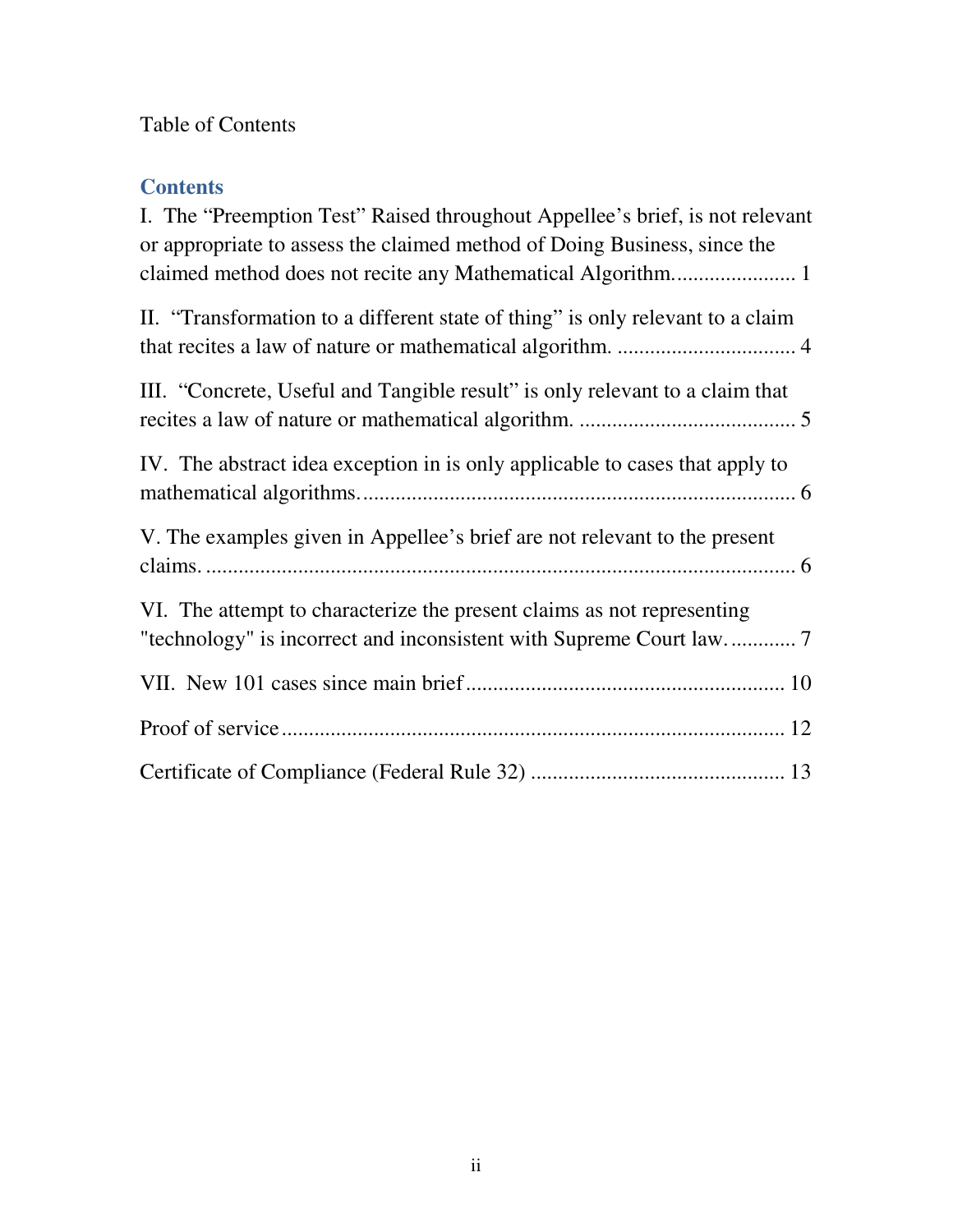### TABLE OF AUTHORITIES

### **Cases**

| AT&T Corp v Excel Communications, Inc, 172 F.3d 1352 (Fed Cir 1999) 7  |
|------------------------------------------------------------------------|
| Diamond v Chakrabarty, 447 US 303, 101 S. Ct 2204 (1980)  6, 10, 12    |
|                                                                        |
|                                                                        |
|                                                                        |
|                                                                        |
| In re Petrus A.C.M. Nuitjen, Appeal number 2006-1371 (Fed Cir 2007) 15 |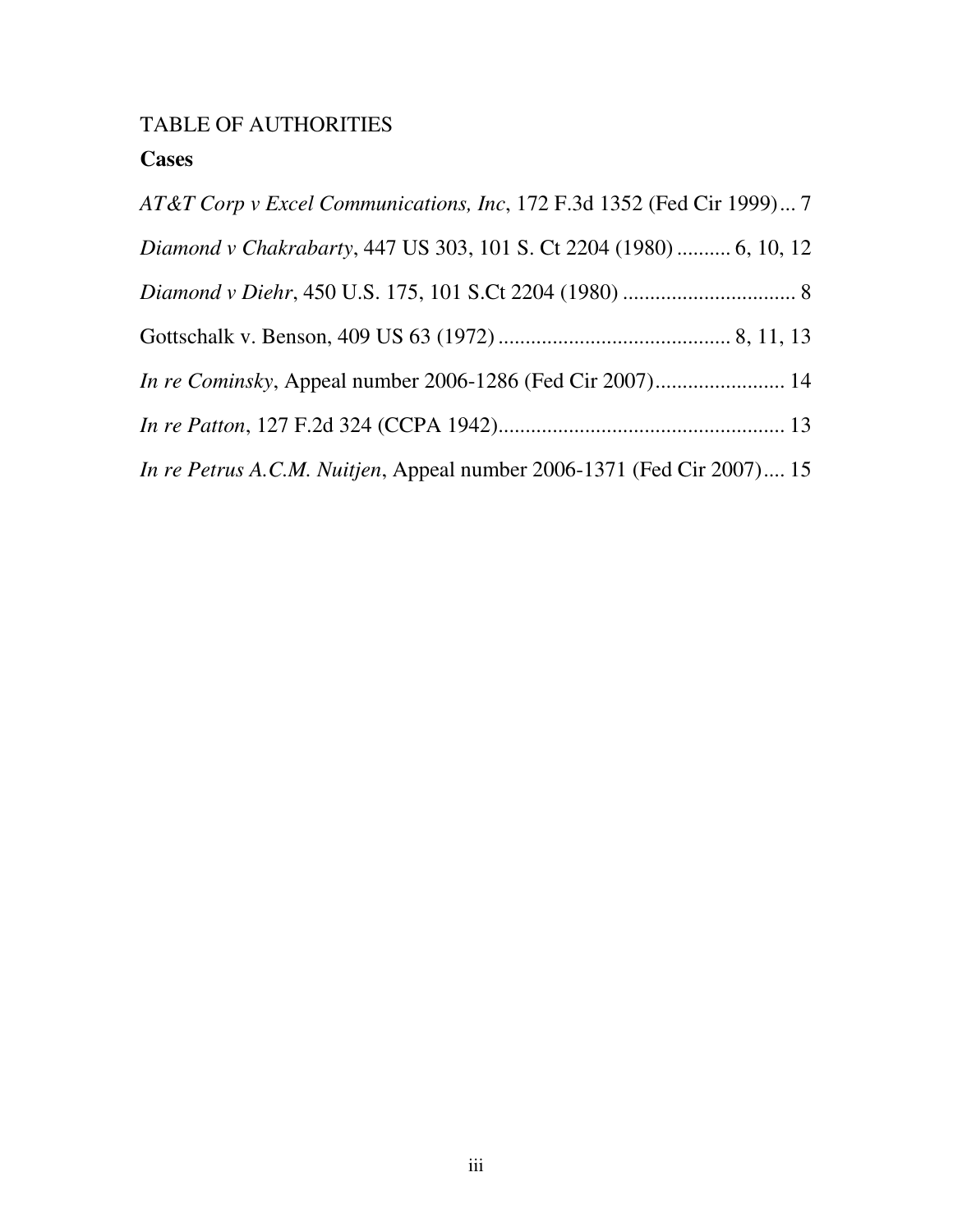The Argument

This reply brief is filed herein responsive to Appellee's main brief ("red brief") filed by Appellee on September 17, 2007. A request for extension was previously filed and granted, making this reply brief due on October 25, 2007.

Initially, the Patent Office's Solicitor's office, and especially Associate Solicitors Chen and Krauss have been very helpful throughout this process and are greatly thanked for their cooperation and help. While the undersigned disagrees with many of the points made by the Director-Appellee, no disrespect is intended by the points made in this reply, set forth herein.

# **I. The "Preemption Test" Raised throughout Appellee's brief, is not relevant or appropriate to assess the claimed method of Doing Business, since the claimed method does not recite any Mathematical Algorithm.**

Throughout the Appellee's brief, for example, raised on page 2 of the Appellee's brief (and described other places in the Appellee's brief, including on page 23), is the allegation that "the claims [Appellants' claims] preempt all ways of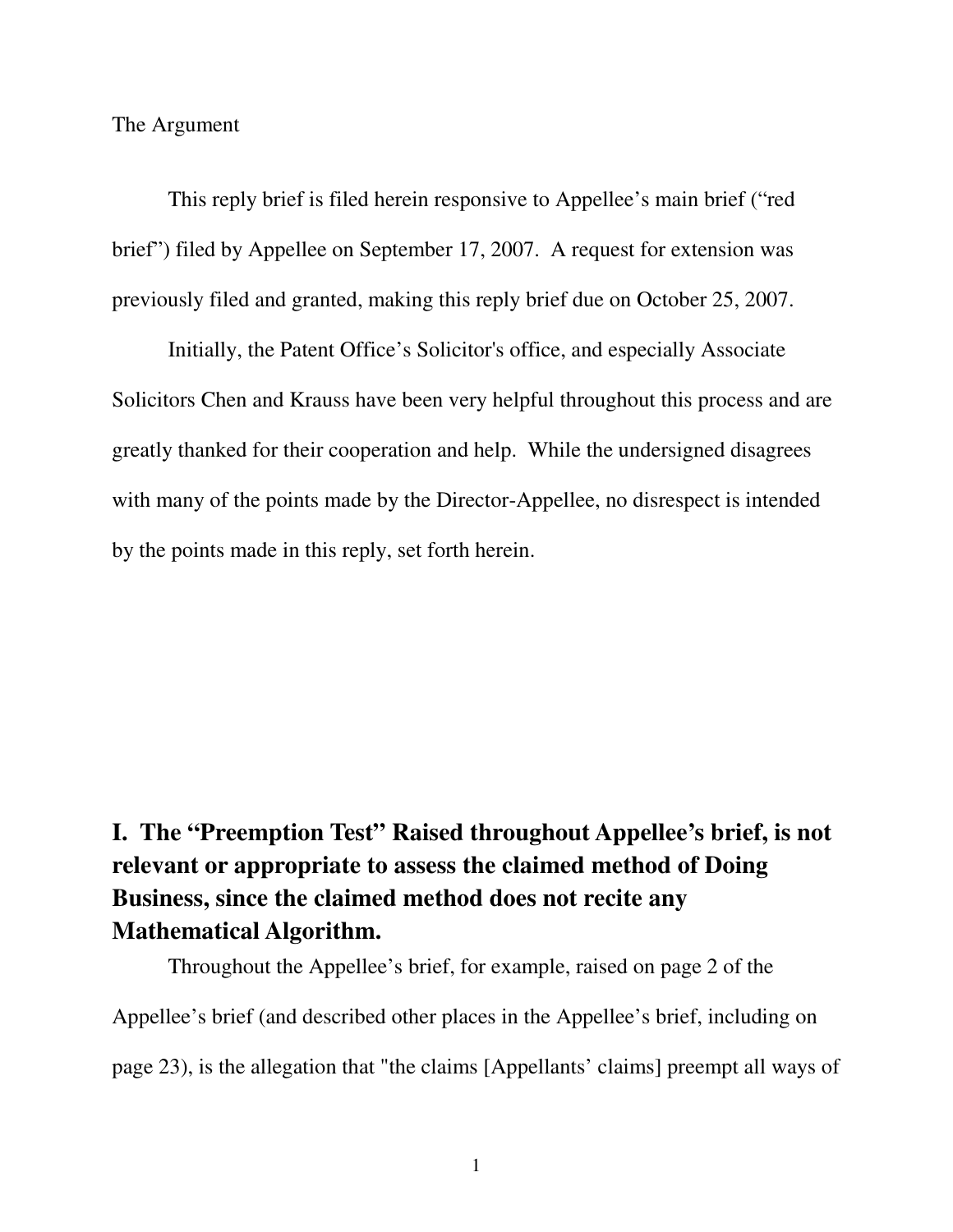carrying out Ferguson's business concept". For reasons set forth herein, the issue of "preemption" is only applicable to claims that define a mathematical algorithm or law of nature, and has no relevance to the present claims.

Many cases, such as *Diamond v Chakrabarty*, 447 US 303, 101 S. Ct 2204 (1980), made the point that an algorithm could not be patented, since patenting the algorithm would preempt all ways of carrying out the algorithm. *Chakrabarty* and other similar cases reason that the inventor did not invent the algorithm / law of nature; but rather only discovered that algorithm / law of nature. The algorithm or law of nature existed before the inventor's discovery. Therefore, it would be improper to grant a claim that preempted all ways of carrying out that algorithm or law of nature. Such a claim would cover that which the inventor(s) did not invent.

This rationale is inapplicable to a business method. The claimed business concept did not exist in nature prior to applicant's invention thereof. No case has ever held that a claim cannot preempt an underlying business concept. In fact, such a holding would be contrary to the reasoning behind the preemption concept. A business method is not invented, unlike an algorithm where applicants discovered the algorithm, but did not invent it. This business concept was invented by applicants, not just discovered. Since this concept is original to the applicants, it is quite proper that all ways of carrying out the business concept could be preempted by applicant's claims. This would be claiming that which applicant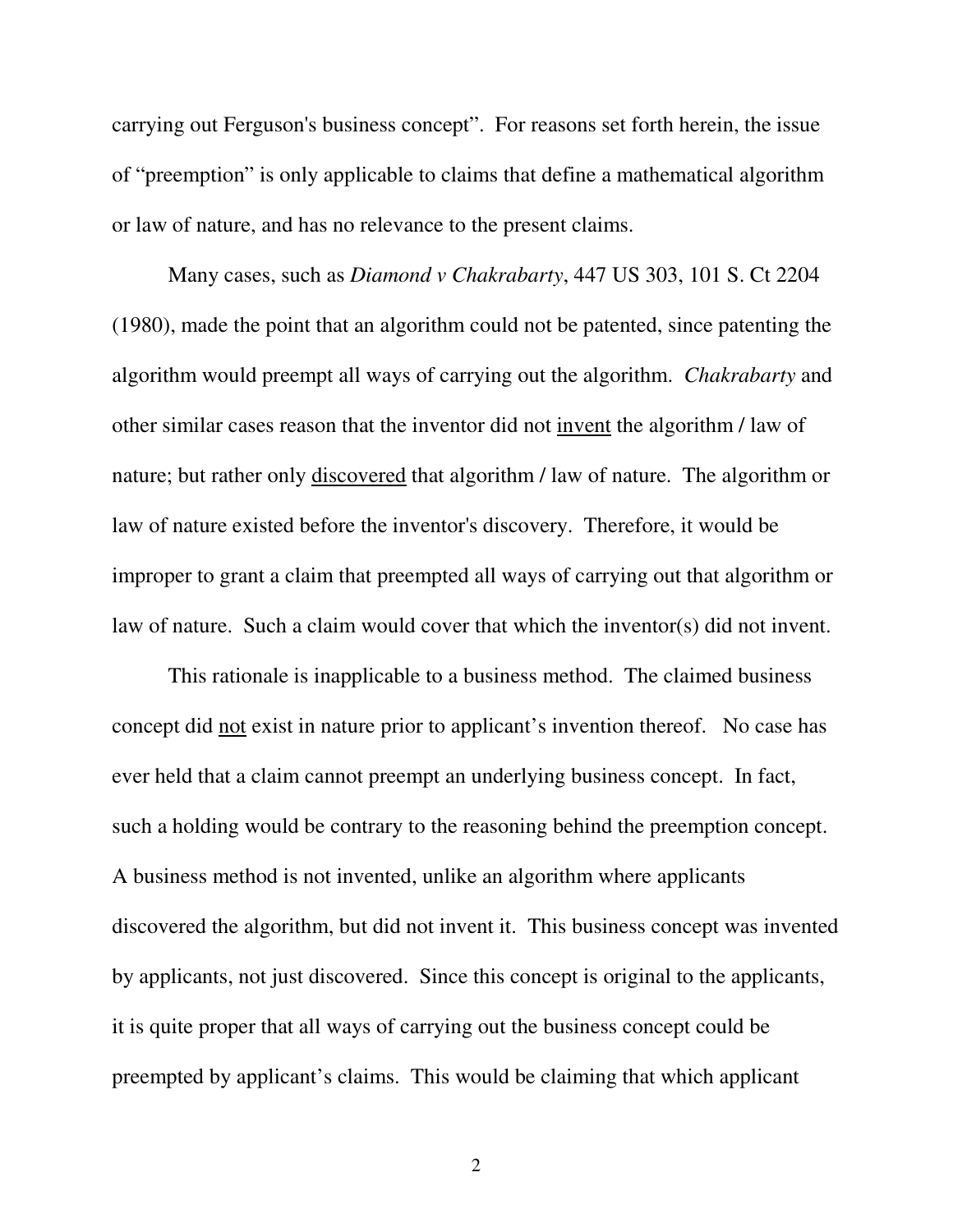invented; unlike an algorithm where it would not be proper to claim the part that applicant did not invent in the first place.

In summary, a method which "covers any and every possible way of implementing the plan" (Appellee's brief page 7, quoting from A 38) should not be unpatentable solely on the ground of preemption. A business method, unlike an algorithm, did not exist in nature.

As set forth in further detail herein, the notion that these claims recite an "abstract idea" is analogously flawed. All "abstract idea" cases require that an algorithm be recited as part of the abstract idea.

At the top of page 20 of Appellee's brief, an argument is made that the recited steps of the claims are generic to the marketing concept and "give no indication of how it would be done". In fact, a claim need not describe how the subject matter of that claim is carried out. This is in fact admitted by the Appellee, at the top of page 22 of the Appellee's brief, quoting from *AT&T Corp v Excel Communications, Inc*, 172 F.3d 1352 (Fed Cir 1999). This specification describes how something is done; the claim only has to recite what is done. No case has ever held that a claim must recite a principle of operation or the way that something is done.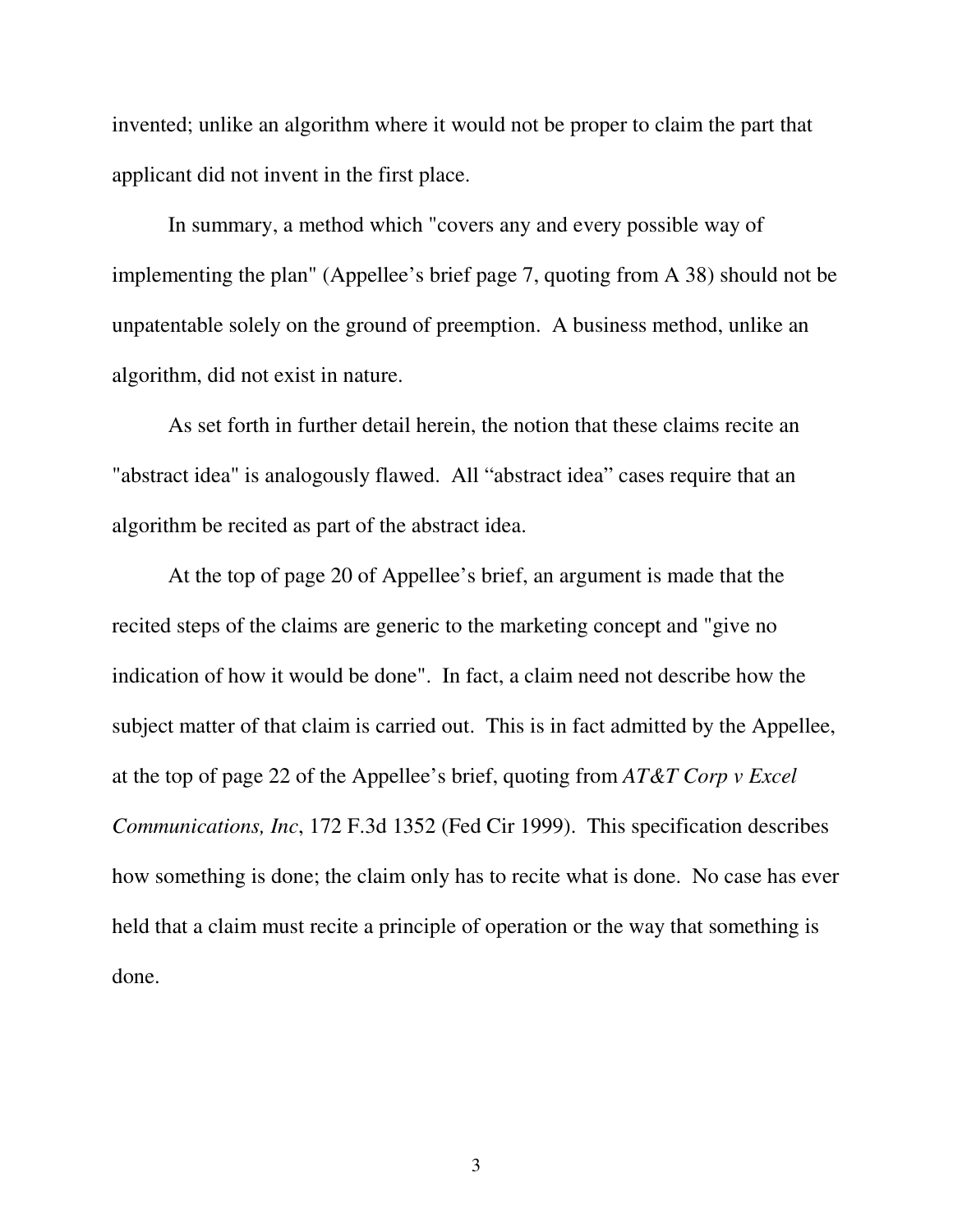### **II. "Transformation to a different state of thing" is only relevant to a claim that recites a law of nature or mathematical algorithm.**

Pages 13-14 of Appellee's brief attempts to establish that transformation of something to a different state or thing is required in order for a claimed process to be subject matter-eligible. With all due respect, however, "transformation" is only to relevant to a claim that recites, directly or indirectly, a law of nature/mathematical algorithm. That is not recited here.

For example, *Gottschalk v. Benson*, 409 US 63 (1972) referred to transformation as a test for subject matter eligibility, but did so in the context of a claim that recited a mathematical algorithm. All of the cases discussed on pages 13-14 of Appellee's brief related to cases that recited mathematical algorithms, and used the transformation test as a determination of whether the claim preempted the algorithm. That is, this test of transformation to a different state or thing is one way of determining whether 1) the algorithm is merely being used as part of the claim, or 2) is preempting that algorithm. The rationale of these cases is that when an item is changed, it indicated that the algorithm is being used to do something, rather than preempting the algorithm.

*Diamond v Diehr*, 450 U.S. 175, 101 S.Ct 2204 (1980) is wholly consistent.

The present claims include no mathematical algorithms therein, directly or indirectly. Neither the Patent Office, nor the Appellee has suggested that there is a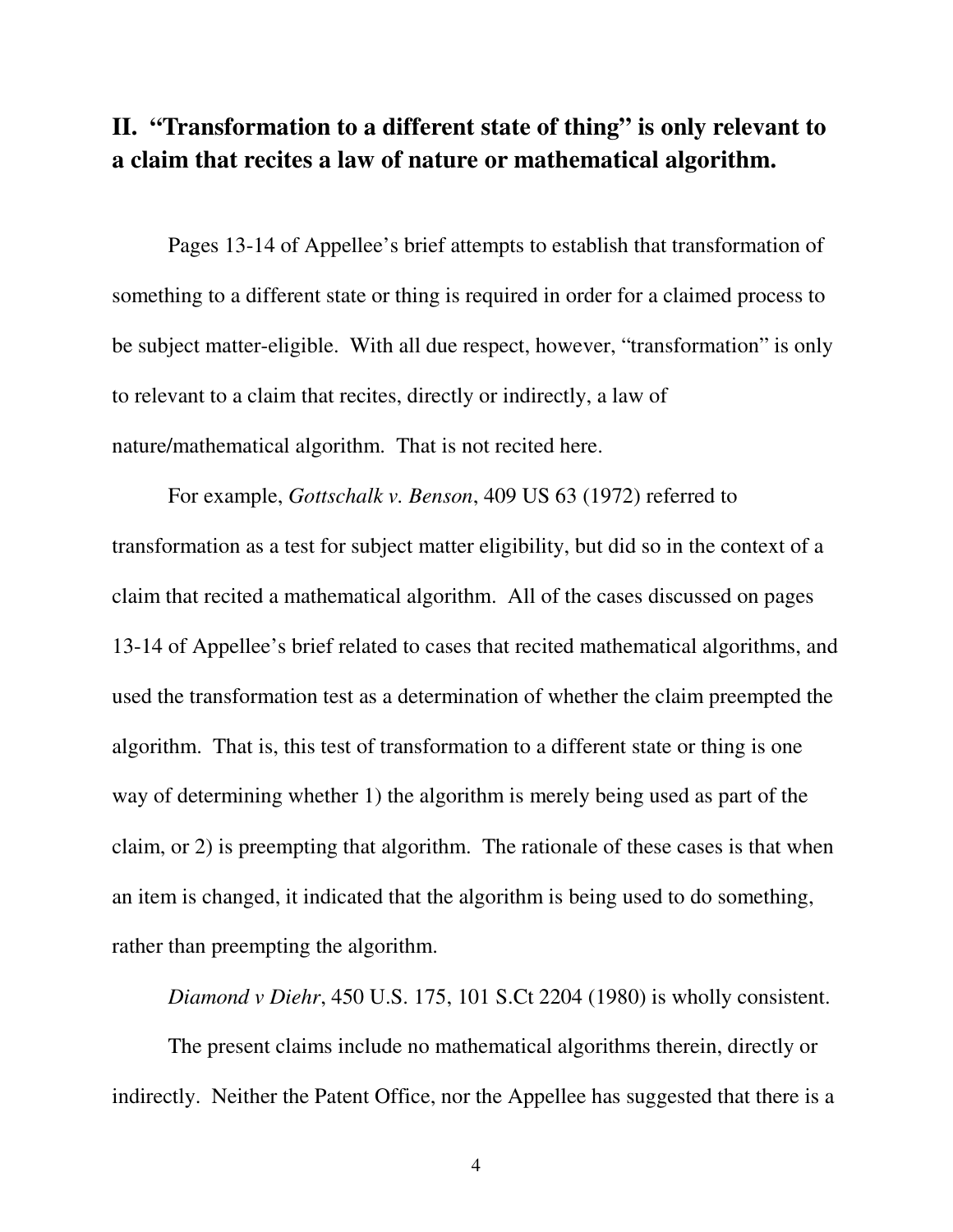mathematical algorithm recited within any of these claims. Hence, the issue of transformation is irrelevant to the present claims since these present claims do not recite, directly or indirectly, a mathematical algorithm.

# **III. "Concrete, Useful and Tangible result" is only relevant to a claim that recites a law of nature or mathematical algorithm.**

Page 15 of Appellee's brief attempts to establish that a Concrete, Useful and Tangible result is required in order for a claimed process to be subject matter eligible. With all due respect, however, this has never been required unless the claim recites, directly or indirectly, a law of nature/mathematical algorithm. These present claims do not recite such a law of nature/ mathematical algorithm.

Appellee's brief, page 15, subheading 3, appears to contend this point -- by stating that the "useful concrete and tangible result" test is about "the eligibility of machines and machine-implemented methods *employing mathematical algorithms*" (emphasis added). This is further confirmed on page 18 of Appellee's brief. All of the cases cited in favor of the Appellee's arguments, however, were in the context of a claim that recited a mathematical algorithm.

Changes in legal and financial obligations certainly is an invention under the sun that was made by man, and should be patentable for these reasons.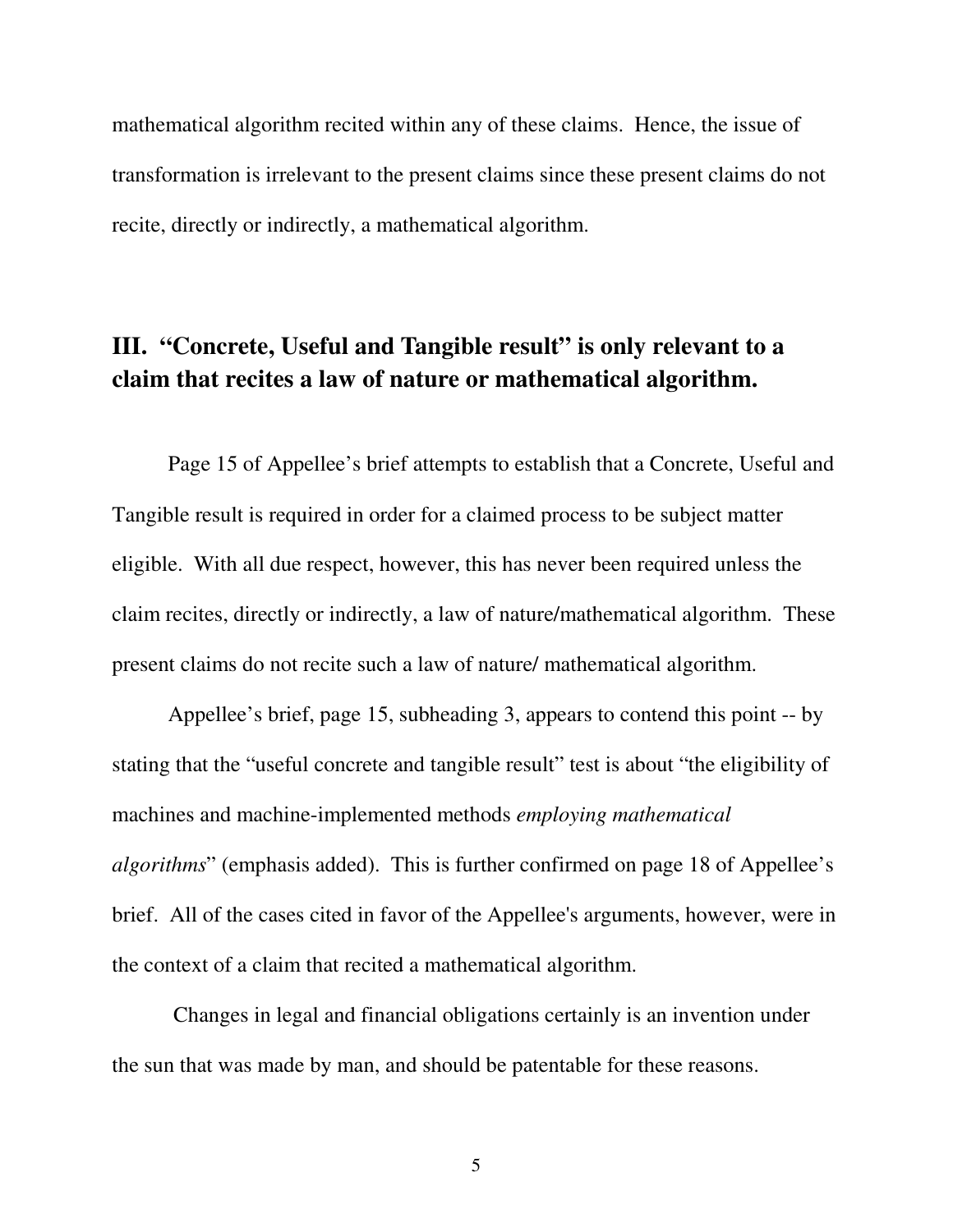*Diamond v. Chakrabarthy*, supra.

### **IV. The abstract idea exception in is only applicable to cases that apply to mathematical algorithms.**

As above, the rationale behind Abstract idea cases is that if such an idea was patented, it would "in practical effect … be a patent on the algorithm itself." *Benson* at 71-72. The rationale for the abstract idea exception is wholly inapplicable to the present claims, in which no mathematical algorithm is directly or indirectly recited.

# **V. The examples given in Appellee's brief are not relevant to the present claims.**

With all due respect, the examples of hypothetical subject matter that might become patentable based on a holding of this case, are all wholly irrelevant to the presently claimed subject matter. The extreme examples noted by the Appellee should each be considered on their own merits.

The present claims specifically define claiming a specific feature that does carry out certain kinds of changes, for example legal and financial obligations (Appellee's main brief page 18). The examples given at the bottom of page 22 through the top of page 23, the bottom of page 24, and the middle of page 28 are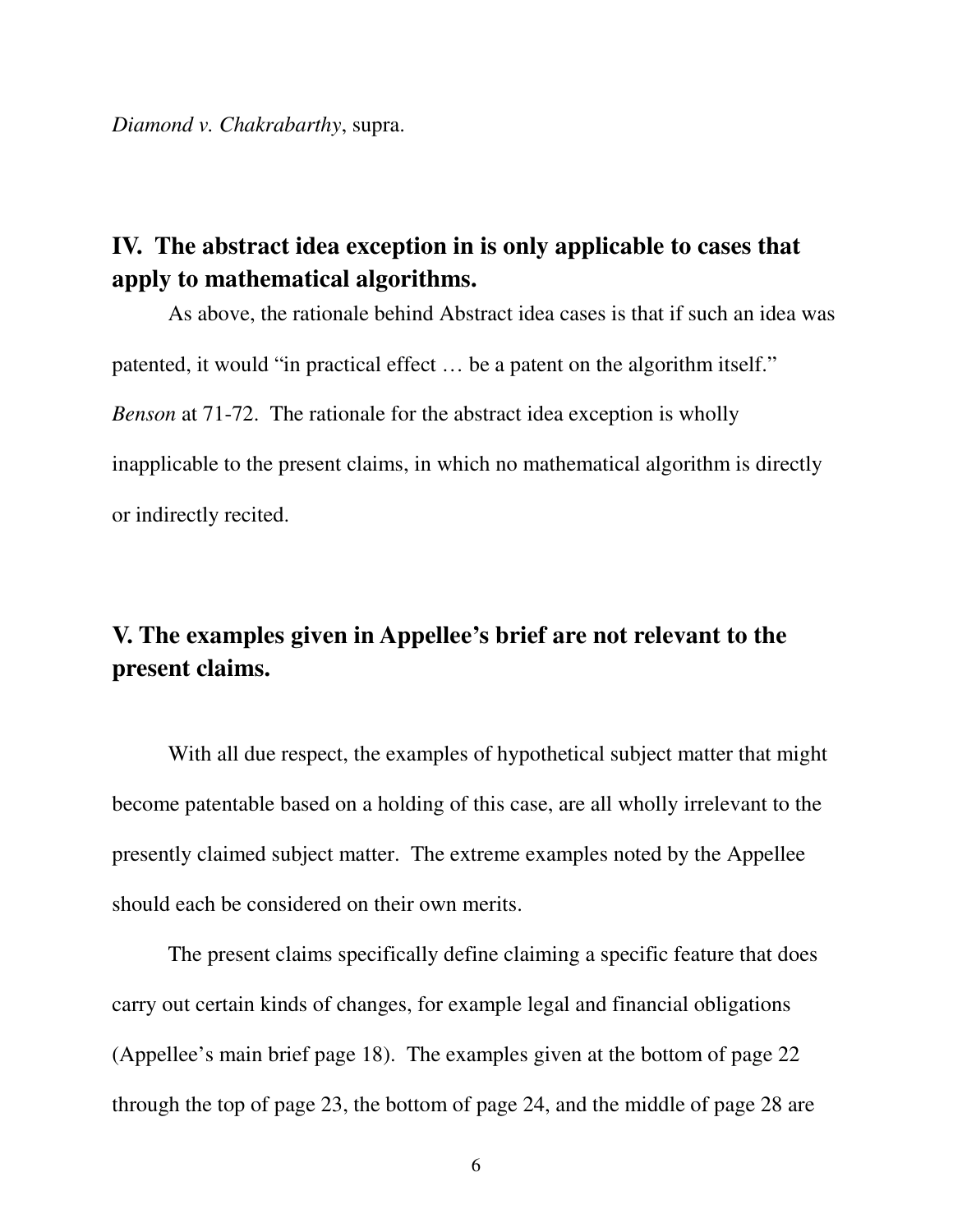irrelevant to the present claims.

Moreover, even if one could argue that these hypothetical examples were somehow relevant, one must consider the specific guidelines presented by *Diamond v Chakrabarty*, that anything under the sun that is made by man is patentable. Business methods are made by man (not discovered like a mathematical algorithm).

# **VI. The attempt to characterize the present claims as not representing "technology" is incorrect and inconsistent with Supreme Court law.**

At the top of page 28, the Appellee's brief attempts to characterize patentability as extending only to "technology", and further attempts to characterize our claims as "lacking any technological application. This statement is unsupported by case law or statute, is contrary to Supreme Court law, and is wholly incorrect.

As noted in the Appellee's brief, *Gottschalk vBenson* held, among other things, that computer science and programming was technology. The *Benson* court did not intend to freeze patents to the existing technology, but attempted to leave room for new and onrushing technology.

The presently claimed method and paradigm allows certain new options and ways of operating, within computer programming and computer science. Hence,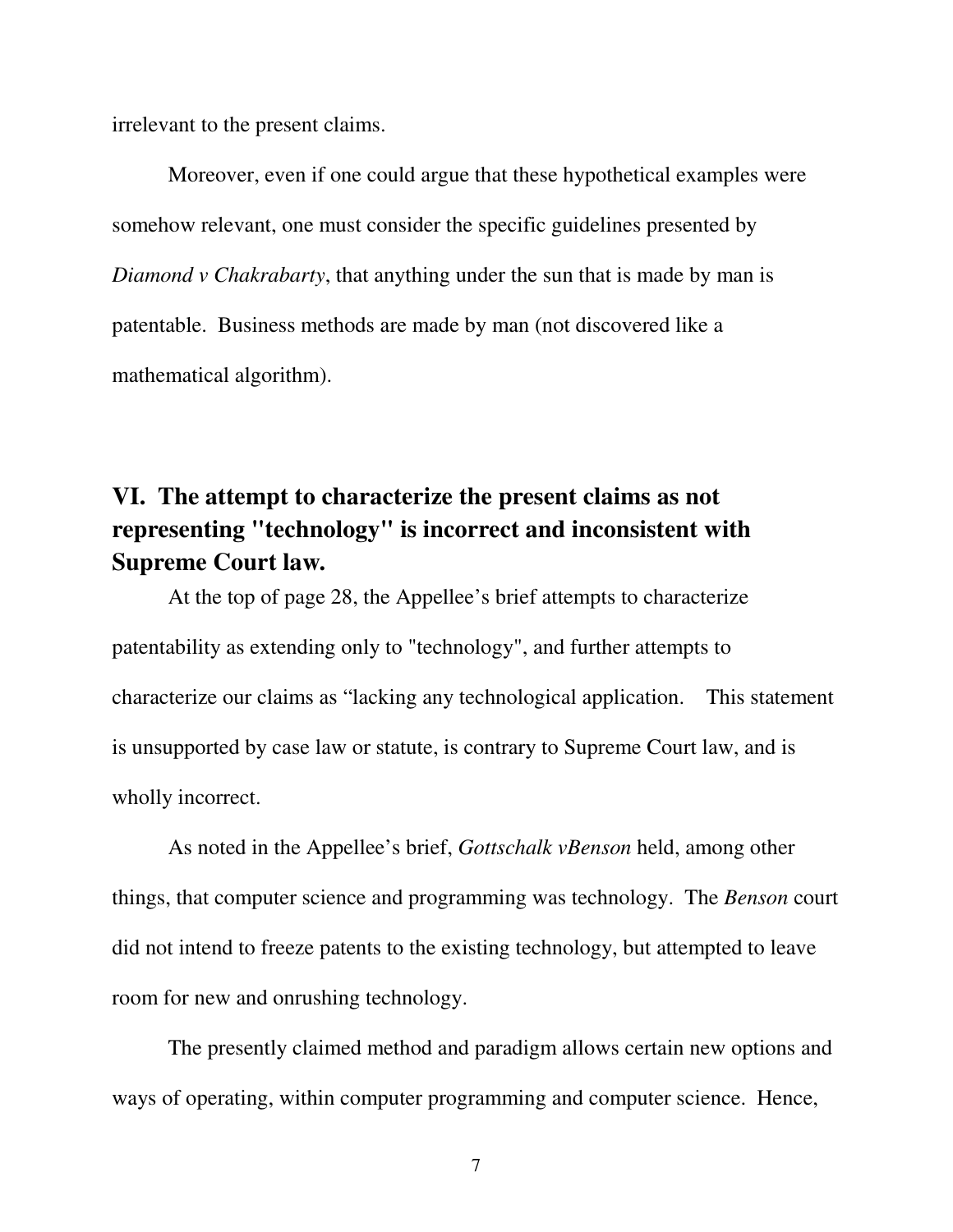since these claims are usable with computer science, by that alone, it becomes 'technology' under the holding of *Benson*.

Moreover, 'technology' has never been strictly limited to operations of a machine. Consider the engineered mouse in *Chakrabarty* that was held patentable by the Supreme Court. This mouse was not conventional 'technology', but the court had no problem finding this patentable.

Similarly here, the statement that marketing products is not technological in nature nor a "revolutionary discipline" is quite simply fanciful, and unsupported by evidence or case law. There were certainly many mice at the time of the *Chakrabarty* holding; however, it was patentable subject matter even though it was similarly not "revolutionary". Appellants know of no requirement that patented subject matter be "revolutionary".

Moreover, consider the advantages that would be obtained by the present claims. The inventors noticed that as technology improves, it becomes possible to very easily write a software package that can carry out new and revolutionary features. Someone working in their own home might be able to make such a software package independently. However, marketing that software package, that is, bringing that software package to the world, is entirely a different skillset. Marketing of software often requires special skills which are not possessed by the writer of the software. For example it may require technical support, the ability to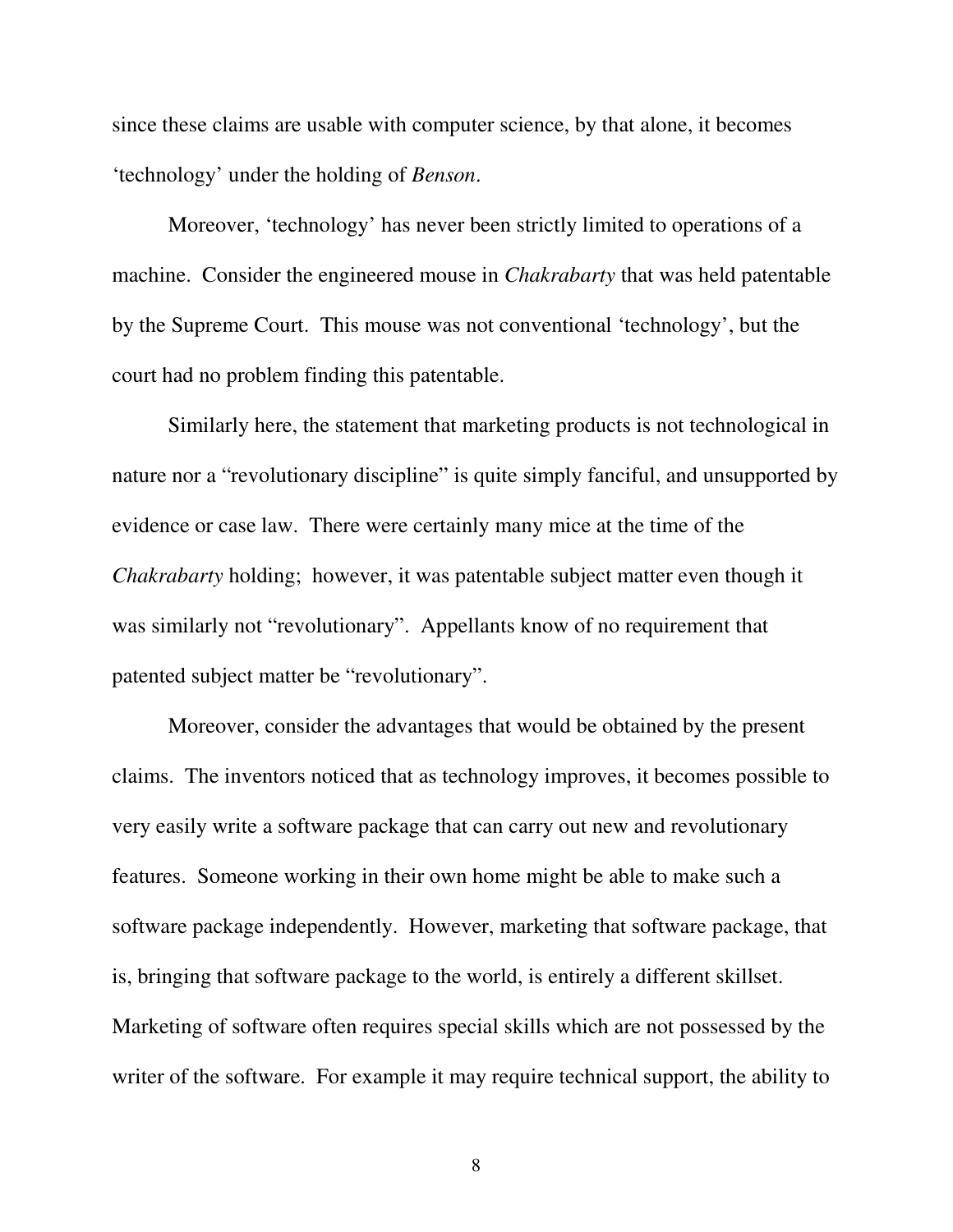write contracts, the ability to sell, and other features discussed throughout the specification. These skills are not necessarily possessed by the software writer, but the software writers certainly (by definition) must have the ability to write software. So, this invention is made from that point of view: how does one help people who have written software to market that software. Who knows how many great programs have been written, but never marketed for exactly this reason?

At the time of *Benson*, one could scarcely have imagined that people would be able to write software packages in their own home, much less packages that could carry out sophisticated functions. Even if this could have been predicted, it seems likely that the *Benson* court would have believed that the ability and means to disseminate the technology to others must be considered as part of the technology itself.

To summarize, the conclusion that our claims are "wholly lacking in any technological application" is unsupported by even a scintilla of support. In fact, selling software is part of the technology of software, and must be considered as such.

Applicants also take issue with the statement that the patent office has only been receiving patent applications for business methods "recently". In fact, the Appellee's brief at page 20 cites *In re Patton*, 127 F.2d 324 (CCPA 1942) in favor of the notion that there is a business method exception. This shows that such cases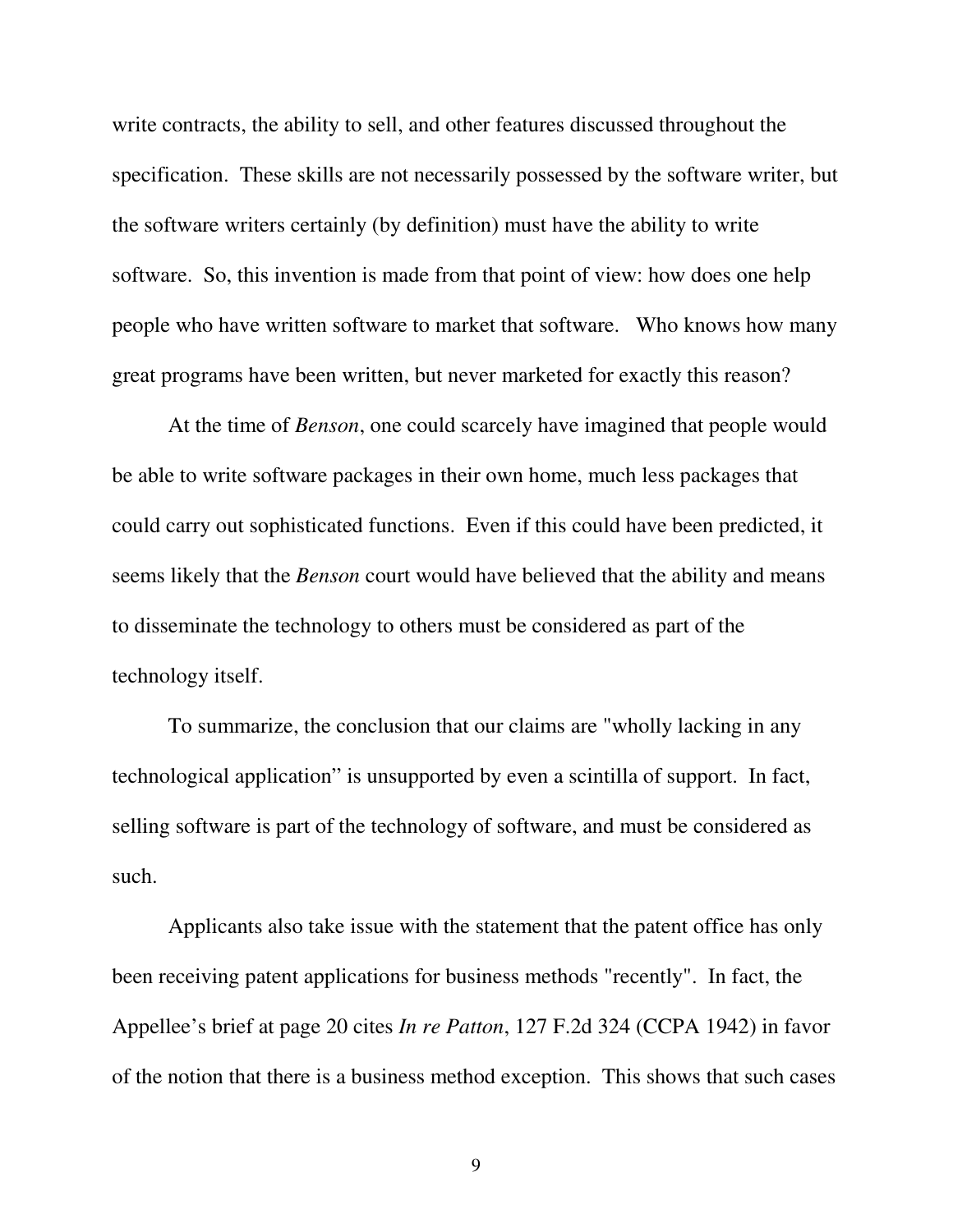were being filed in 1942. Clearly, this contradicts the Appellee's claim that these have only recently been received.

The word "paradigm" is irrelevant to the analysis, and in fact the only proper analysis is whether the claims are statutory. Here, our paradigm claims refer to a marketing company that markets a product and gets a share of the royalties. A company is a "thing", and as such, a patentable construct.

#### **VII. New section 101 cases since main brief**

Finally, since the time of our original main brief, two additional cases were decided by the Federal Circuit, the significance of which will be discussed herein.

The first case, *In re Cominsky*, Appeal number 2006-1286 (Fed Cir 2007) questions whether a method of arbitrating is patentable. *Cominsky* refers to the patenting of abstract ideas, and on page 17 supports exactly Appellant's point above, that the abstract idea analysis is applicable only in the presence of a mathematical formula.

*Cominsky* holds that mental processes standing alone are not patentable even if they have practical application (*Cominsky* at 19), and that claiming a purely mental process is not possible even if it has purely practical applications (*Cominsky* at 20). *Cominsky* at 23 holds that when unpatentable mental processes are combined with a machine, the combination may be patentable.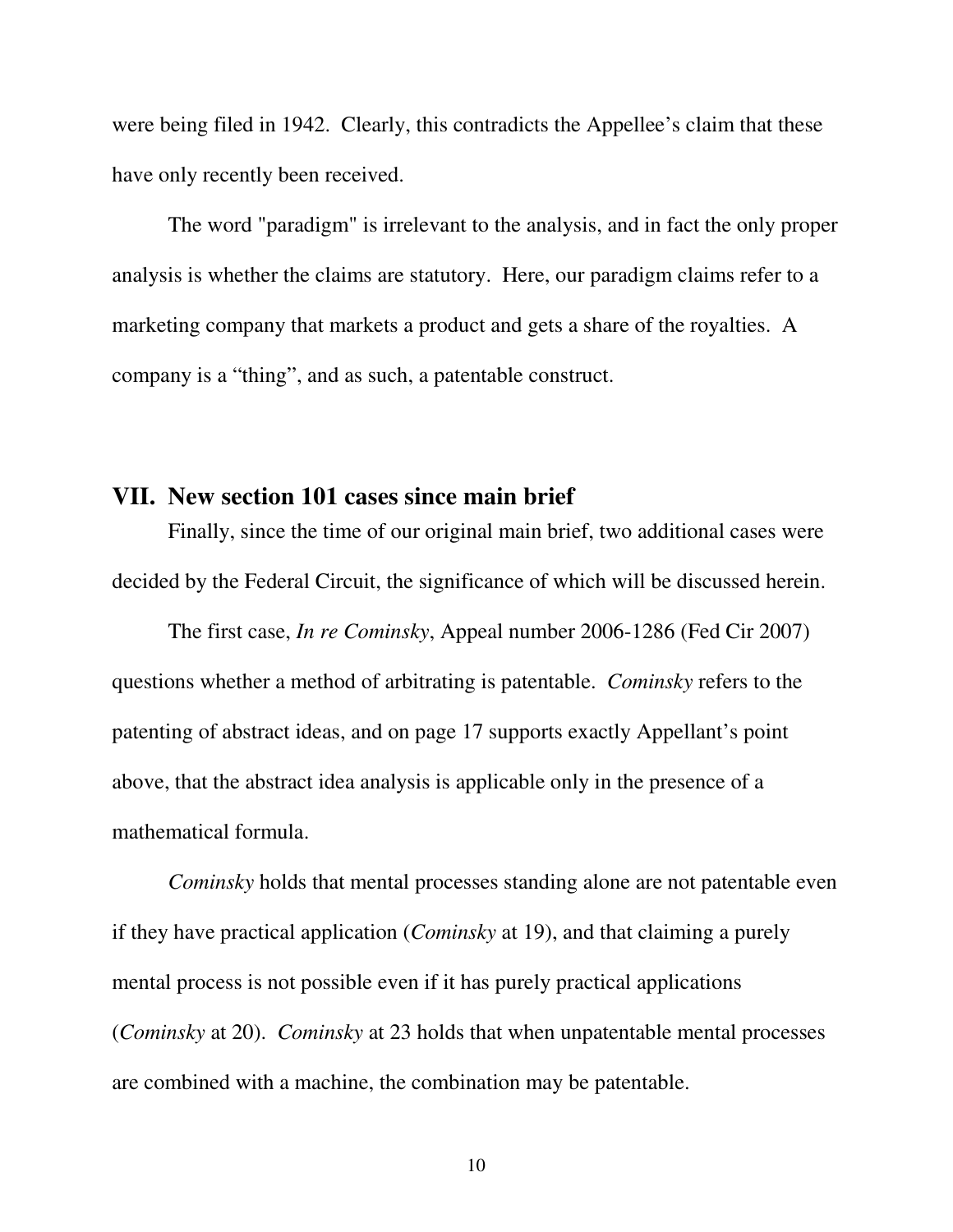The present claims do not define mental processes. There is no argument in this case that these claims relate to mathematical formulas in any way, and the mental process exception is wholly irrelevant to these claims. Hence, *Comiskey* does not change the analysis of whether the present claims are statutory.

The second case, *In re Petrus A.C.M. Nuitjen*, Appeal number 2006-1371 (Fed Cir 2007), questions whether a signal is itself patentable. The Court held in the negative, holding that a claim must be a process, machine, manufacture or composition of matter. This case holds that a process is an act or series of acts, see *Nuitjen* at page 13. *Nuitjen* held that the signals were not processes or machines, However, the definition of a process in *Nuitjen* applies squarely to the present claims which define a marketing company, which is formed of "a concrete thing consisting of parts".

With all due respect, therefore, these new cases do not change any analysis of the present claims.

For all of these reasons, it is respectfully suggested that each of the claims on appeal define statutory subject matter, and as such that the Director of the United States Patent Office be ordered to issue a patent to Appellants.

Dated: \_\_\_\_\_\_\_\_\_\_\_\_\_\_ \_\_\_\_\_\_\_\_\_\_\_\_\_\_\_\_\_\_\_\_\_\_\_\_\_\_\_\_\_

Scott C. Harris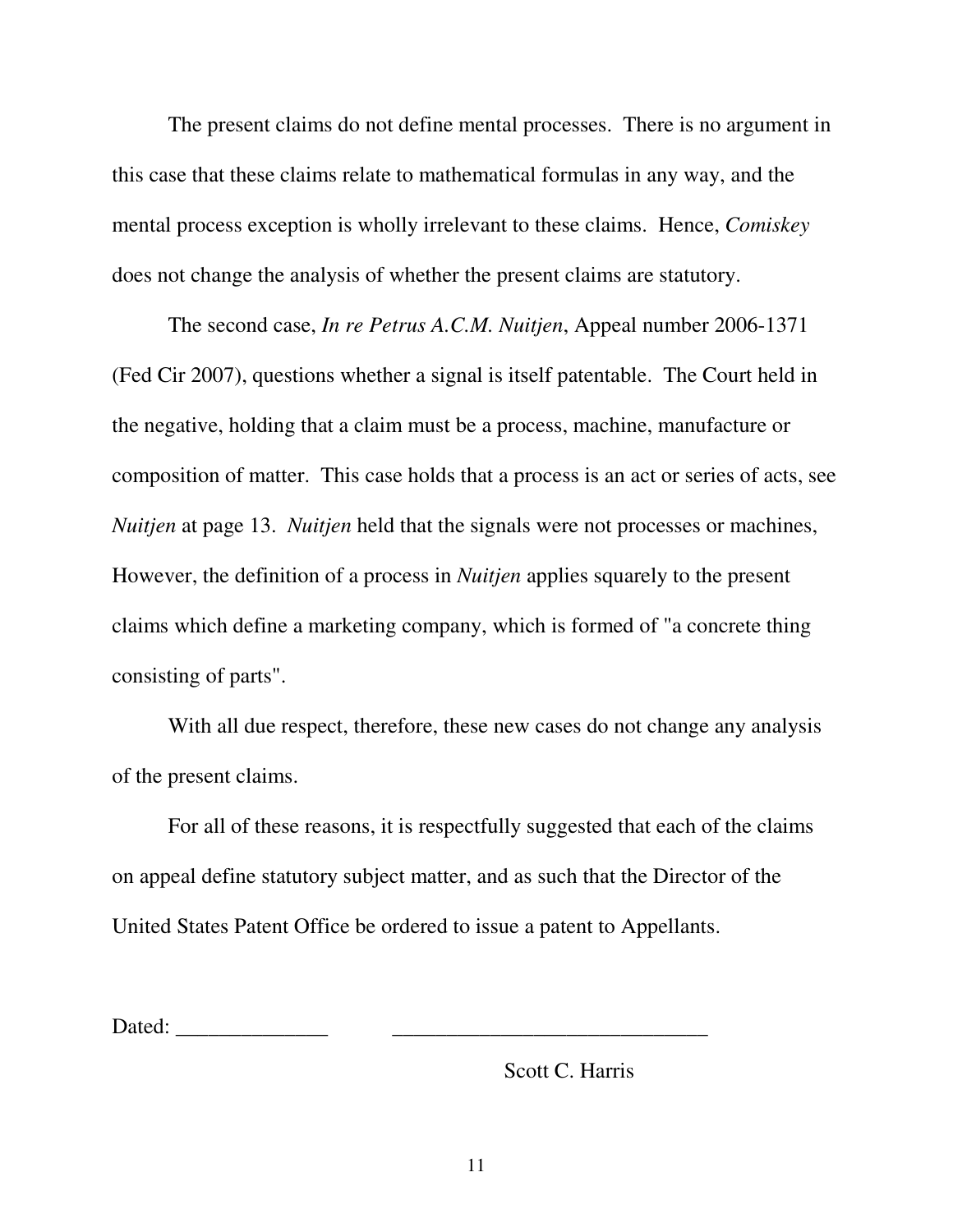#### **Proof of service**

United States Court of Appeals for the Federal Circuit

In Re Ferguson

2007-1232

The undersigned hereby certifies that two copies of the attached REPLY BRIEFwas sent today via first class mail to:

Office of the Solicitor

United States Patent and Trademark Office,

PO Box 15667

Arlington, Va 22215

Date:

Phone: 619-823-7778

Email: scott@harrises.com

\_\_\_\_\_\_\_\_\_\_\_\_\_\_\_\_\_\_\_\_\_\_